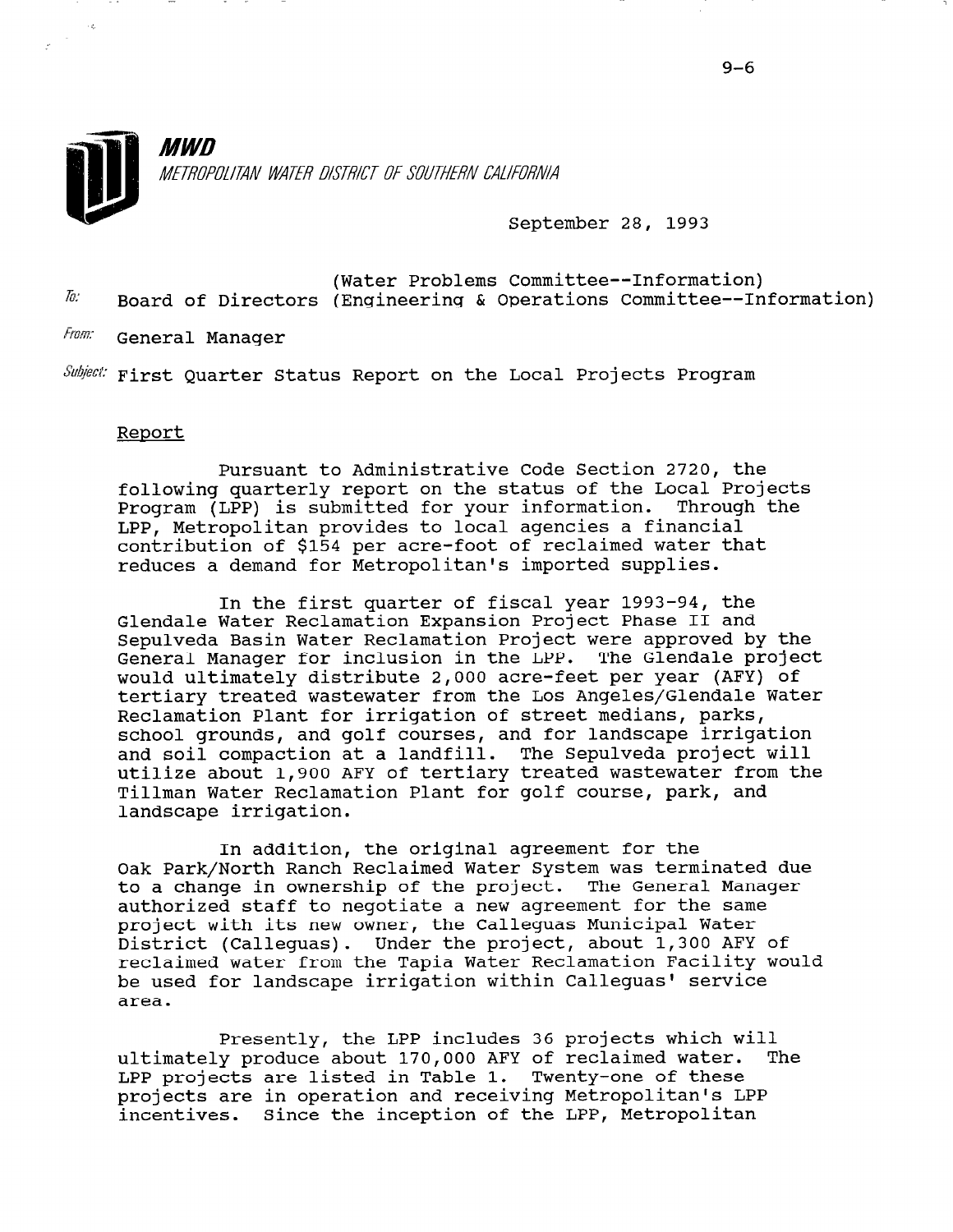has provided about \$7.2 million in incentives for the production of approximately 88,100 acre-feet of reclaimed water for landscape and golf course irrigation, nurseries, and industrial uses. Additionally, Metropolitan provided about \$5.4 million in capital financing for the South Laguna and Las Virgenes Reclamation Projects.

Board Committee Assignments

This letter is referred for information to:

The Water Problems Committee because of the requirement for quarterly reports on the status of the Local Projects Program imposed by Administrative Code Section 2720(e); and

The Engineering and Operations Committee because of the requirement for quarterly reports on the status of the Local Projects Program imposed by Administrative Code Section 2720(a).

Recommendation

For information only.

RM:bvf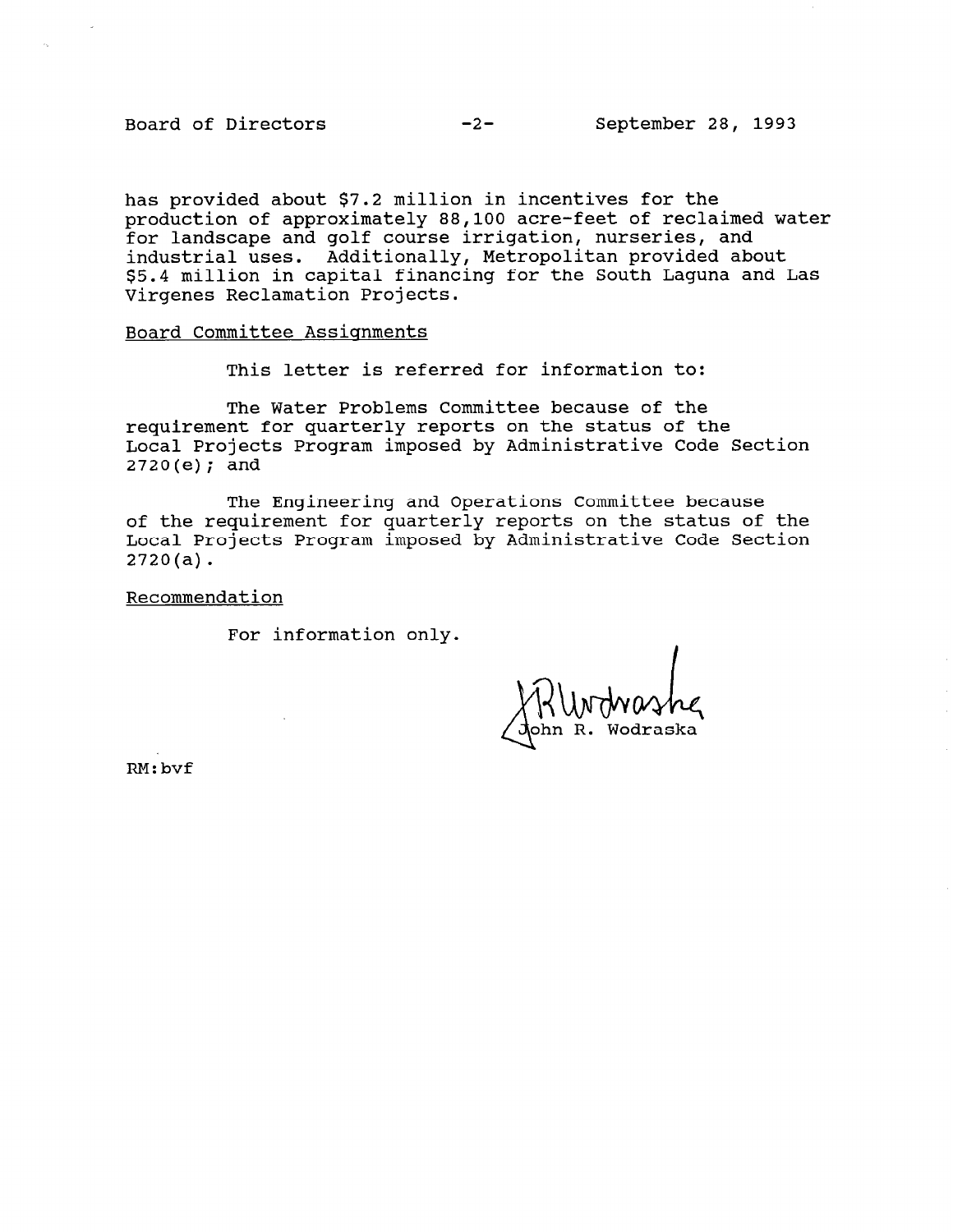## Table 1

## PROJECTS IN THE LOCAL PROJECTS PROGRAM

| MEMBER AGENCY/PROJECT                                                                                                                                     | <b>ULTIMATE</b><br>YIELD<br>(AFY) |
|-----------------------------------------------------------------------------------------------------------------------------------------------------------|-----------------------------------|
| Burbank                                                                                                                                                   |                                   |
| Burbank Reclaimed Water System Expansion<br>Project                                                                                                       | 800                               |
| Calleguas                                                                                                                                                 |                                   |
| Oak Park/North Ranch Reclaimed Water Distribution<br>System                                                                                               | 1,300                             |
| Central Basin MWD                                                                                                                                         |                                   |
| Century Reclamation Program*<br>Cerritos Reclaimed Water Extension Project*<br>Lakewood Water Reclamation Project*<br>Rio Hondo Water Reclamation Program | 5,500<br>260<br>440<br>5,000      |
| Coastal MWD                                                                                                                                               |                                   |
| San Clemente Water Reclamation Project*<br>South Laguna Reclamation Expansion Project*<br>South Laquna Reclamation Project*                               | 4,000<br>700<br>860               |
| Eastern MWD                                                                                                                                               |                                   |
| Rancho California Reclamation Expansion Project                                                                                                           | 6,000                             |
| Foothill MWD                                                                                                                                              |                                   |
| Glenwood Nitrate Water Reclamation Project                                                                                                                | 1,600                             |
| Glendale                                                                                                                                                  |                                   |
| Glendale Water Reclamation Expansion Project*                                                                                                             | 600                               |
| Glendale Water Reclamation Expansion Project<br>Phase II                                                                                                  | 2,000                             |
| Los Angeles                                                                                                                                               |                                   |
| Los Angeles Greenbelt Project<br>Sepulveda Basin Water Reclamation Project                                                                                | 1,610<br>1,900                    |
| Long Beach                                                                                                                                                |                                   |
| Long Beach Reclamation Project*                                                                                                                           | 1,700                             |